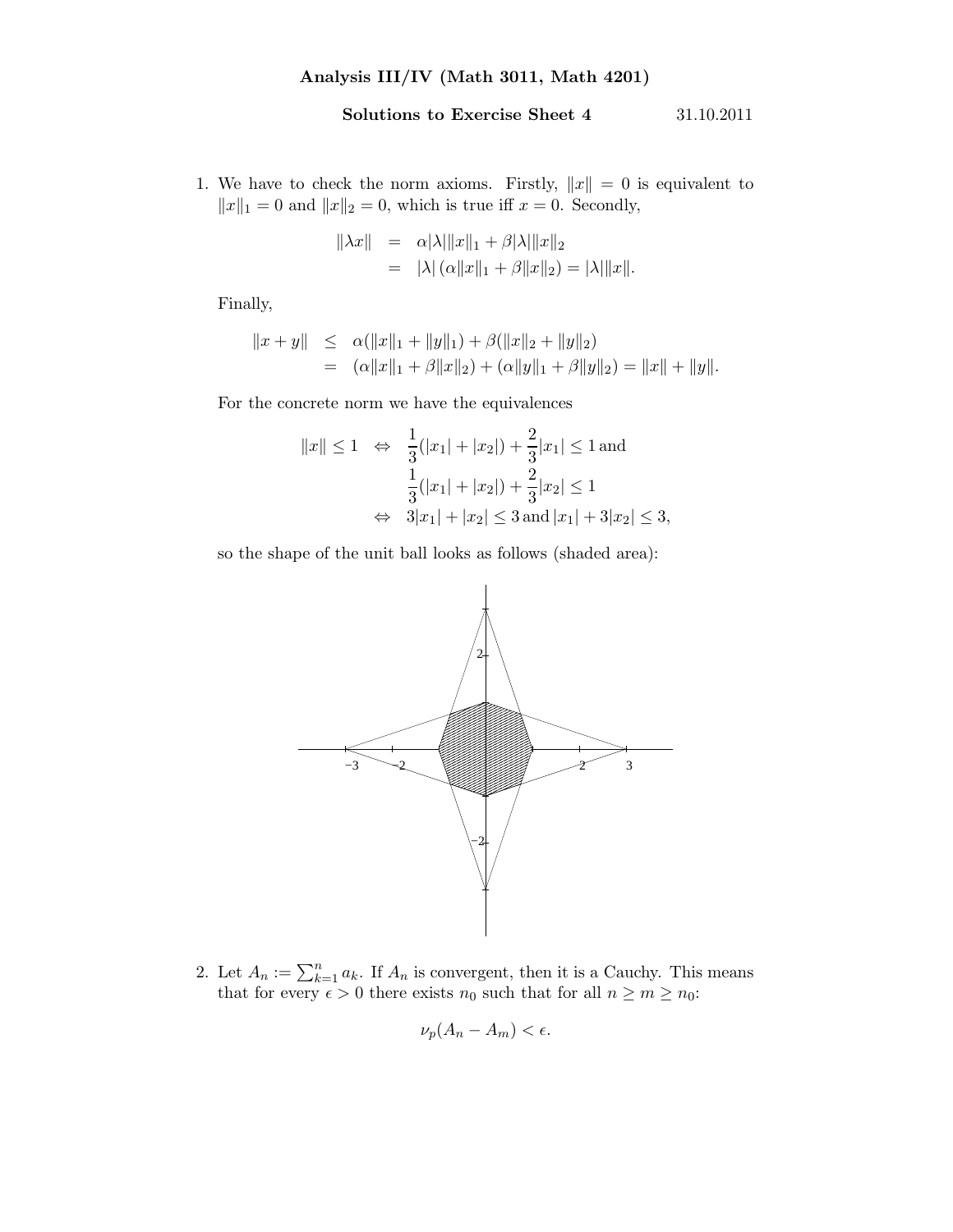This shows that, in particular,  $\nu_p(a_{m+1}) = \nu_p(A_{m+1} - A_m) < \epsilon$ , for all  $m \geq n_0$ , which means  $a_k \to 0$ . Conversely, let us assume that  $a_k \to 0$ . We need to show that  $A_n$  is Cauchy. We conclude from the strong triangle inequality that

$$
\nu_v(A_n - A_m) = \nu_v(\sum_{k=m+1}^n a_k) \leq \max{\nu_p(a_{m+1}), \nu_p(a_{m+1}), \dots \nu_p(a_n)}.
$$

For every  $\epsilon > 0$ , there exists  $n_0$  such that  $\nu_p(a_n) < \epsilon$  for all  $n \geq n_0$ . This implies that, for all  $n > m \geq n_0$ :

$$
\nu_v(A_n - A_m) < \epsilon,
$$

i.e.,  $A_n$  is Cauchy.

3. It is easy to see that  $\mathcal{B}(V, W)$  is a vector space and that the operator norm is actually a norm on this vector space. We focus on proving that if  $T_n \in \mathcal{B}(V, W)$  is a Cauchy sequence, then there exists an operator  $T \in \mathcal{B}(V, W)$  such that  $T_n \to T$ , i.e.,  $||T_n - T|| \to 0$ . We first have to define the limit operator  $T: V \to W$ . Let  $v \in V$ . Then  $w_n := T_n v \in W$ is a Cauchy sequence because of

$$
||w_n - w_m||_W = ||T_n v - T_m v||_W \le ||T_n - T_m|| \cdot ||v||_V
$$

and the fact that  $T_n$  is a Cauchy sequence. Since  $(W, \|\cdot\|_W)$  is a Banach space,  $w_n \in W$  must be convergent and we define

$$
Tv = \lim_{n \to \infty} w_n = \lim_{n \to \infty} T_n v.
$$

This defined the operator  $T$  pointwise. Let us first check that  $T$  is linear:

$$
T(v_1 + v_2) = \lim T_n(v_1 + v_2) = \lim T_n v_1 + T_n v_2
$$
  
= 
$$
\lim T_n v_1 + \lim T_n v_2 = Tv_1 + Tv_2,
$$
  

$$
T(\lambda v) = \lim T_n(\lambda v) = \lim \lambda T_n(v) = \lambda \lim T_n(v) = \lambda Tv.
$$

Next, we need to show that T is bounded. Since  $T_n$  is a Cauchy sequence,  $T_n$  is bounded (see Exercise 3 on Sheet 1), i.e., there exists  $C > 0$  such that  $||T_n|| \leq C$  for all n. Let  $v \in V$  with  $||v||_V \leq 1$ . Since  $T_n v \to Tv$ there exists  $n_0$  such that  $||Tv - T_{n_0}v||_W < 1$ . This implies that

$$
||Tv||_W \le ||Tv - T_{n_0}v||_W + ||T_{n_0}v||_W < 1 + ||T_{n_0}|| \cdot ||v||_V \le 1 + C,
$$

i.e.,  $T \in \mathcal{B}(V, W)$ . It only remains to show that  $T_n \to T$ . Let  $\epsilon > 0$ be given. Since  $T_n$  is a Cauchy sequence, there exists a  $n_0$  such that  $||T_n - T_m|| < \epsilon/2$  for all  $n, m \geq n_0$ . Let  $v \in V$  with  $||v||_V \leq 1$ . Since  $T_n v \to Tv$ , there exists  $n_0(v)$  such that  $||T_n v - Tv||_W < \epsilon/2$  for all  $n \geq n_0(v)$ . We can assume, without loss of generality, that  $n_0(v) \geq n_0$ . Then we have for all  $n \geq n_0$ :

$$
||Tv - T_n v||_W \le ||Tv - T_{n_0(v)}v||_W + ||T_{n_0(v)}v - T_n v||_W
$$
  
<  $\epsilon/2 + ||T_{n_0(v)} - T_n|| \cdot ||v||_V < \epsilon/2 + \epsilon/2 \cdot 1 = \epsilon.$ 

This shows that  $||T - T_n|| < \epsilon$  for all  $n \geq n_0$ , i.e.,  $T_n \to T$ .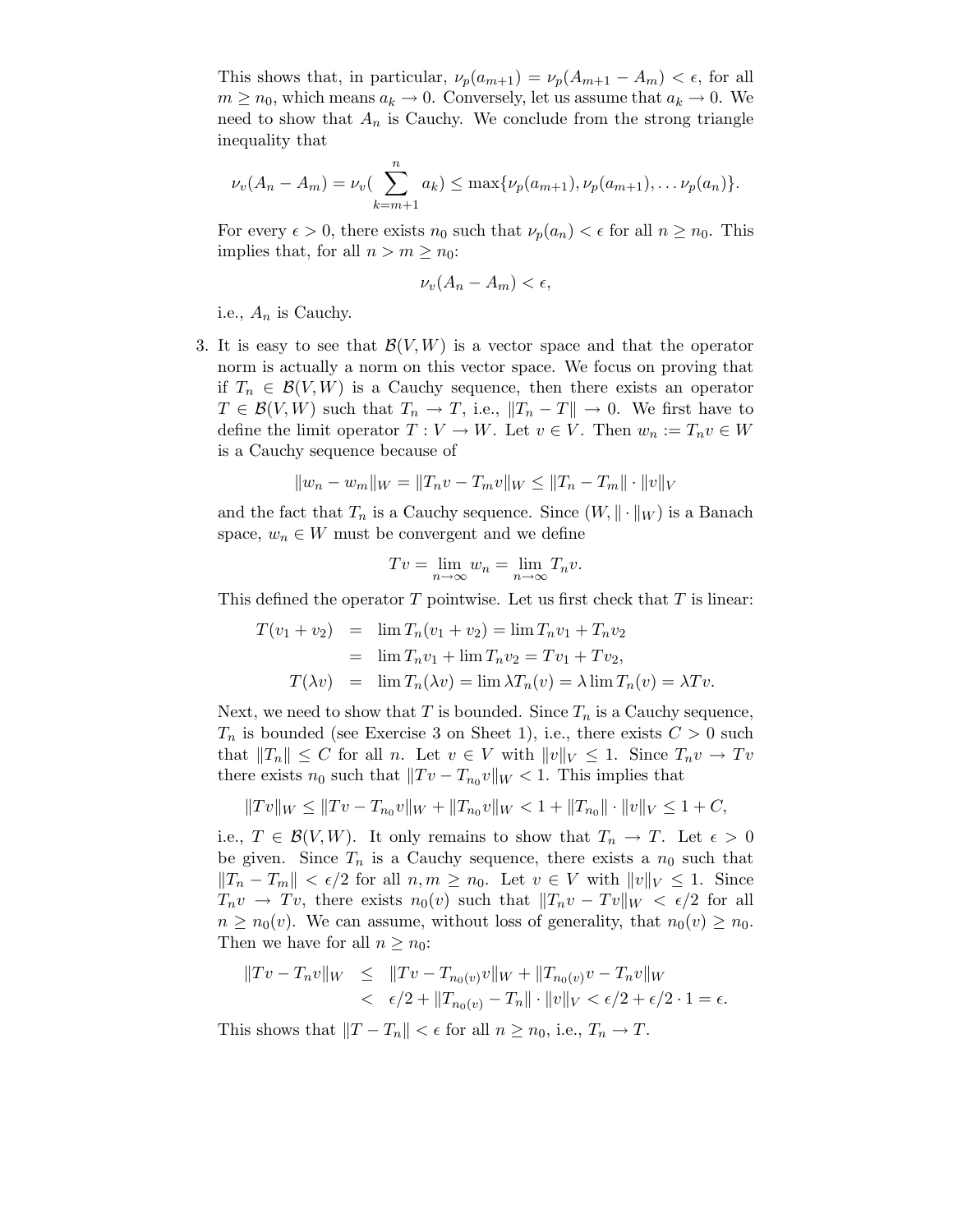4. (i) Let  $f(x) = \frac{1}{e^{cb}}e^{Cx}$ . Then  $||f||_{\infty} = 1$  and  $f'(x) = Cf(x)$ . Therefore, we have

$$
||Df||_{\infty}=C.
$$

Since  $C > 0$  can be arbitrarily, D is unbounded.

(ii) The fastest way to show boundedness of the restricted operator D is to identify  $P_k[a, b]$  with the vector space  $\mathbb{R}^{k+1}$  via

$$
a_k x^k + \cdots + a_1 x + a_0 \mapsto (a_k, \ldots, a_1, a_0).
$$

By this identification,  $D$  translates into the linear operator

$$
D(a_k, \ldots, a_1, a_0) = (0, ka_k, \ldots, 2a_2, a_1),
$$

which can be written as a matrix, if required. Since all norms in  $\mathbb{R}^{k+1}$  are equivalent and every matrix is a bounded operator with respect to any norm, we conclude that D is bounded on  $P_k[a, b]$ .

- (iii) Let  $f \in C^1[a, b]$  be a non-vanishing constant function. Then  $||f||_* =$ 0, but  $f \neq 0$ , a contradiction to the norm axioms.
- (iv) This is not a norm on  $C[0, 1]$  for similar reasons as in (iii). Choose a non-vanishing continuous function  $f$  on  $[0, 1]$  which vanishes at the  $k+1$  points  $\frac{j}{k}$  for  $j = 0, 1, \ldots, k$ . Then  $||\overrightarrow{f}||_{\Delta} = 0$  but  $f \neq 0$ . Such an example does not exist for polynomials of degree  $\leq k$ . If  $p \in P_k[0,1]$ and  $||p||_{\Delta} = 0$ , we conclude that p has  $k+1$  distinct zeroes on the real line. Since  $p$  is of degree  $k$ , it cannot have more than  $k$  zeros, unless it is identically zero. This shows  $||p||_{\Delta} = 0 \Leftrightarrow p = 0$  in  $P_k[0, 1]$ . The other norm axioms are easily checked.
- (v) The norm axioms are easily checks, only  $||f||_{c^1} = 0 \Leftrightarrow f = 0$  needs to be considered. But this follows immediately from  $\|f\|_{\infty} = 0 \Leftrightarrow$  $f = 0$ . The boundedness of D is shown as follows: Let  $f \in C^1[a, b]$ with  $||f||_{C^1} \leq 1$ . Then

$$
||D(f)||_{\infty} = ||f'||_{\infty} \le ||f||_{C^1} \le 1,
$$

i.e., D is bounded.

- (iv) The norm axioms are easily checked, only  $||f||_{\diamond} = 0 \Leftrightarrow f = 0$  needs consideration. If  $||f||_{\diamond} = 0$  we have  $f' = 0$ . Since [a, b] is a connected set, f must be a constant function. Since  $f(a) = 0$ , f must vanish everywhere. This shows  $f = 0$ . The converse direction is trivial.
- 5. (i) Look at  $g(x) = f(x)-x$ . Then  $g(a) \geq 0$  and  $g(b) \leq 0$ , so there must be  $x \in [a, b]$  with  $g(x) = 0$ . This implies  $f(x) = x$ .
	- (ii) Since  $|f'(x)| < 1$  for all  $x \in [a, b]$  and  $||f'(x)||$  is continuous on  $[a, b]$ , it attains a maximum M on [a, b] with  $M < 1$ . Using the Mean Value Theorem, we obtain

$$
||f(x) - f(y)|| \le ||f'(\xi)|| \cdot |x - y| \le M \cdot |x - y|,
$$